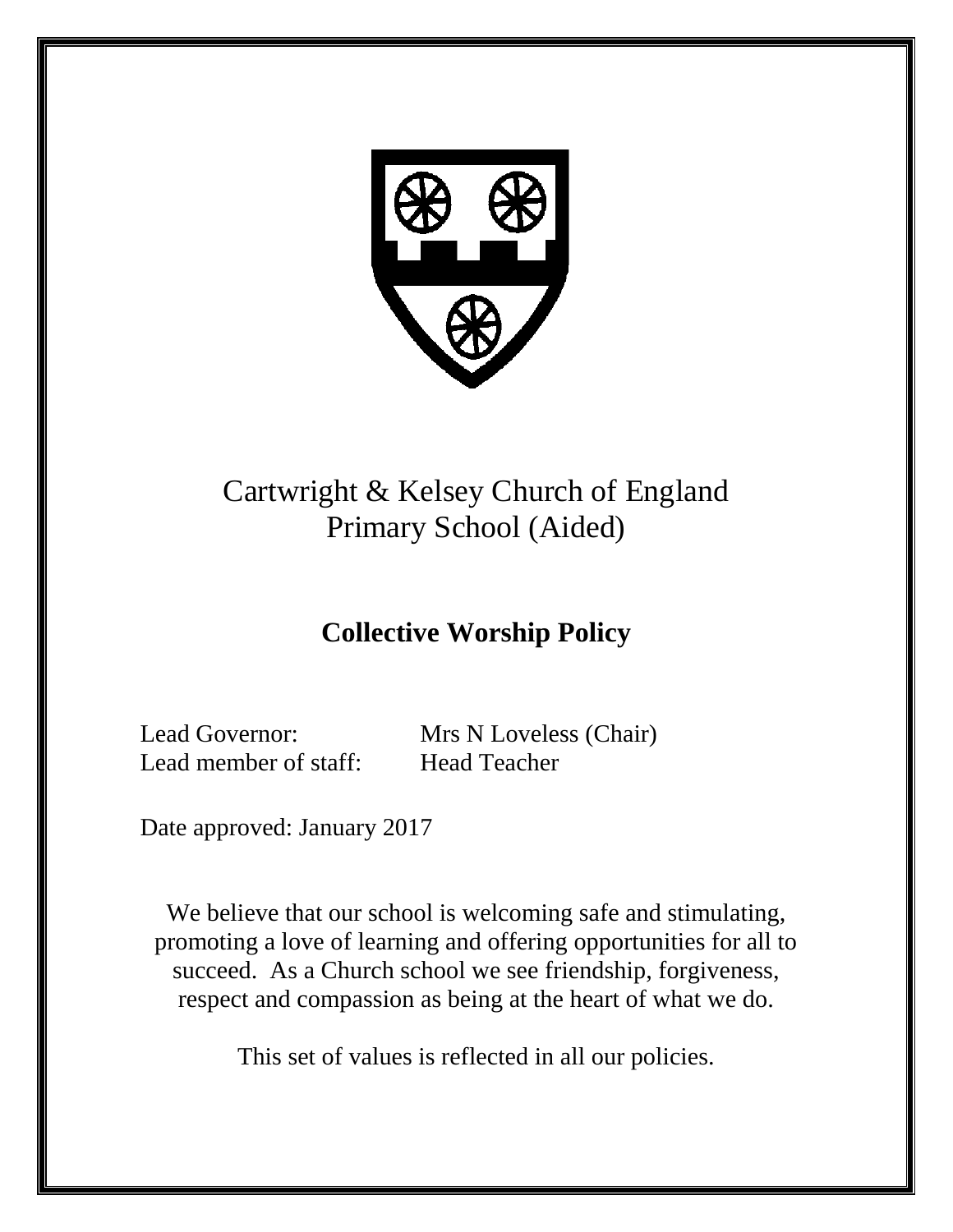# **Cartwright and Kelsey Church of England Primary School**

# **Collective Worship Policy**

## **Mission Statement**

**We believe that our school is welcoming safe and stimulating, promoting a love of learning and offering opportunities for all to succeed. As a Church school we see friendship, forgiveness, respect and compassion as being at the heart of what we do.**

## **Introduction**

Our collective worship policy strengthens and supports the Christian identity of our school, reaffirms our values and celebrates the contribution that each child makes to our community. Worship will reflect the variety of traditions found in the Church of England, and will recognize and follow the Christian liturgical year. The daily Christian act of worship is central to our ethos and is supported by staff and governors.

## **Aims**

Collective worship at Cartwright and Kelsey Church of England Primary School will support the school's Mission Statement, by providing opportunities for students and staff:

- To develop an awareness of God through Christian belief and liturgy
- to reflect on values that are of a broadly Anglican Christian tradition, whilst recognizing the validity and importance of other Christian denominations, religions and belief systems
- to consider spiritual and moral issues
- to reflect on their own beliefs
- to develop an enquiring mind and express and explore their own views openly and honestly
- to develop a community spirit, a common ethos and shared values
- to foster an awareness of the world around them and a sense of their place within it
- to develop a respect for and an understanding of different beliefs
- to develop a sense of belonging to the school community

## **Planning**

The school is a Church of England Aided School and it has a statutory duty to arrange for a daily act of worship to take place.

The Headteacher will provide a yearly and termly plan that will include special events in school and links to the cycle of the church's year. Where possible, links will be made to other curriculum areas. Staff, visiting clergy and the worship leaders (Lighting the Candle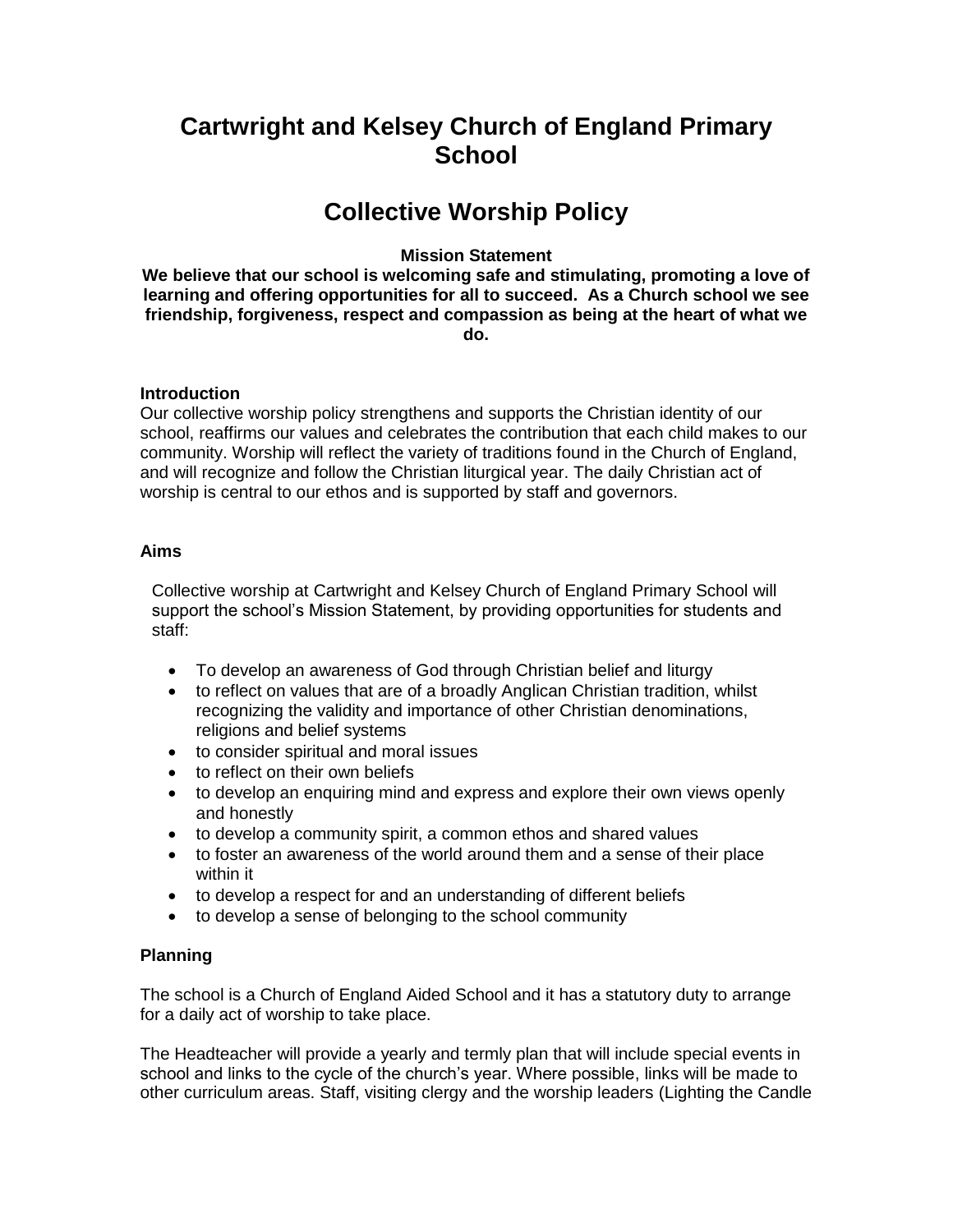Group) will be involved in the planning of daily worship. Collective Worship records will be completed by Year 6 pupils but overseen by the adult leading the worship.

#### **Delivery**

- o Staff will lead Collective Worship as appropriate.
- $\circ$  The Church are invited to take part in Collective worship on a regular basis.
- $\circ$  The Church and visiting speakers will be invited to develop themes from the termly plan.
- $\circ$  We will aim to create an appropriate setting and atmosphere for worship, using music to create a mood and candles to provide a focus.
- $\circ$  We will use a variety of music, prayers, stories, drama, puppets, discussion, film clips, poetry, PowerPoints, artefacts etc.
- o We will aim to ensure pupils and staff feel fully involved during the act of worship.
- o Time will be allowed during each Worship for reflection/silent prayer.
- o Collective worship will nurture spirituality
- o Services will be held in church at key points in the church year.

#### **Organisation**

Collective worship can take place at any time of the school day and in any regular school grouping e.g. whole school, key stage or class. Children must take part in collective worship unless withdrawn by parents.

The arrangements are as follows:

Monday: Whole School worship (Head teacher)

Tuesday: Whole School worship (Class teachers)

Wednesday: Whole School worship (Singing praise)

Thursday: Whole School worship (Church/Visitors)

Friday: Celebration Assembly (SLT)

#### **Monitoring, Evaluation & Review**

The school will review this policy bi-annually and assess its implementation and effectiveness. The policy will be promoted and implemented throughout the school.

Worship will be monitored termly by the SLT, RE leader, children and Governors.

#### **Equality of Opportunities Statement**

All policies are screened to ensure that Cartwright and Kelsey Church of England Primary School gives 'due consideration' to equality of opportunity for all, irrespective of race, gender and disability.